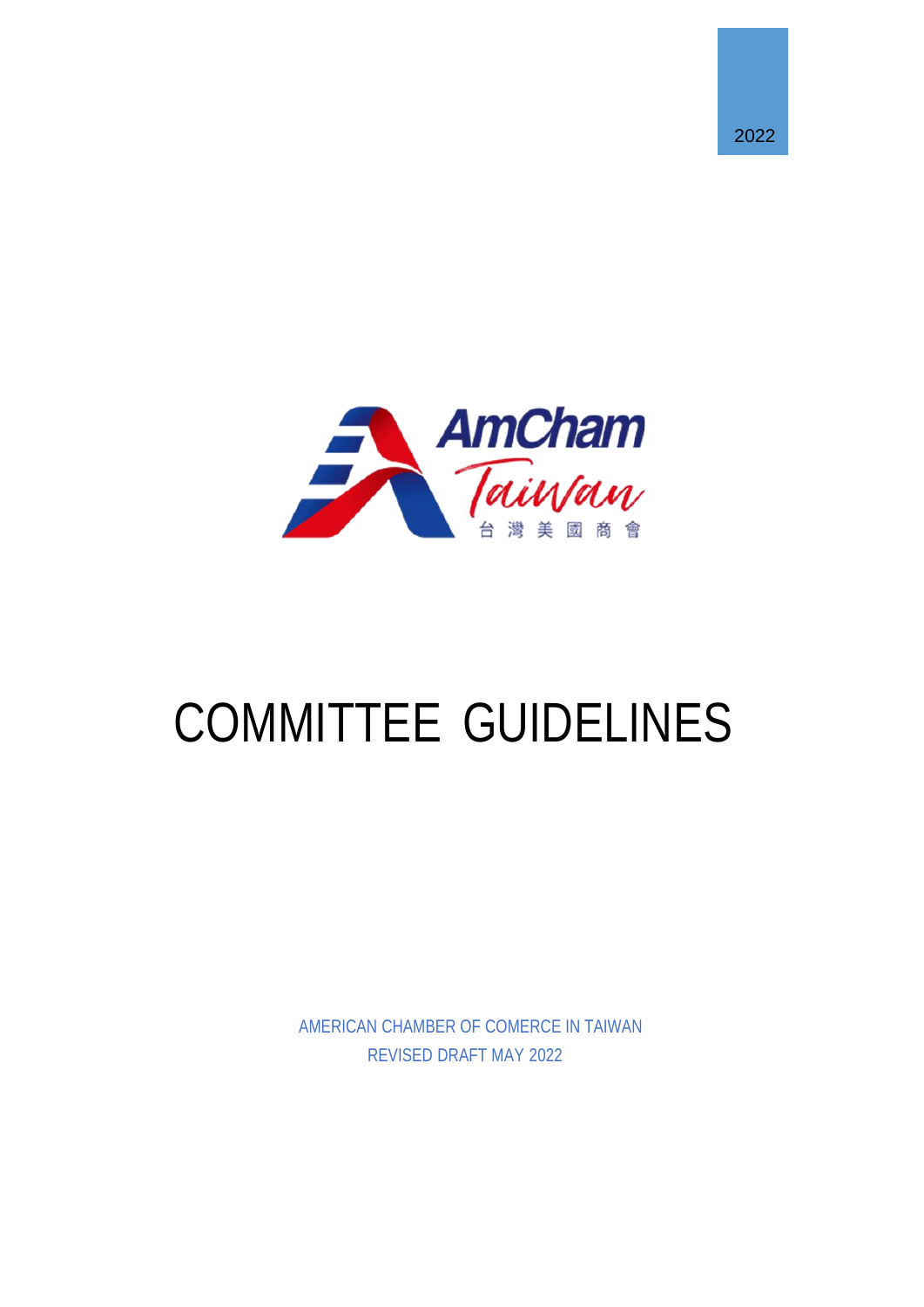The Board of Governors has approved the following Committee Guidelines as general principles to support committee work that is effective and consistent with AmCham Taiwan norms and values. Co-chairs and taskforce leaders are expected to familiarize themselves with the guidelines and follow them as they lead their committees. Operational details to supplement this set of principles will be provided in a separate Operations Manual for Committees that is being developed by the AmCham Office for Board approval as reference for staff and co-chairs.

#### **SECTION I – MISSION**

- 1.1 Committees serve as the backbone of the American Chamber of Commerce in Taiwan (hereinafter "AmCham Taiwan," "AmCham," or "the Chamber"), leading the advocacy, networking, information, and business development work of the Chamber by industry sector or theme.
- 1.2 Strong leadership, strategic advocacy, engaged members, regular meetings, well-planned agendas and compelling events are essential to advancing our core mission of creating a more open, innovative and prosperous business environment in Taiwan.

#### **SECTION II – LEADERSHIP**

- 2.1 Typically, committees are led by two or three co-chairs.
- 2.2 Committees may form subcommittees or task forces to deal with particular issues or segments of an industry.
- 2.3 AmCham staff members support committee operations, but they do not serve as substitutes for co-chairs or committee members.

## **SECTION III – CO-CHAIR SELECTION**

3.1 The President, with confirmation by the Board of Governors, shall appoint committee co-chairs to serve two-year terms.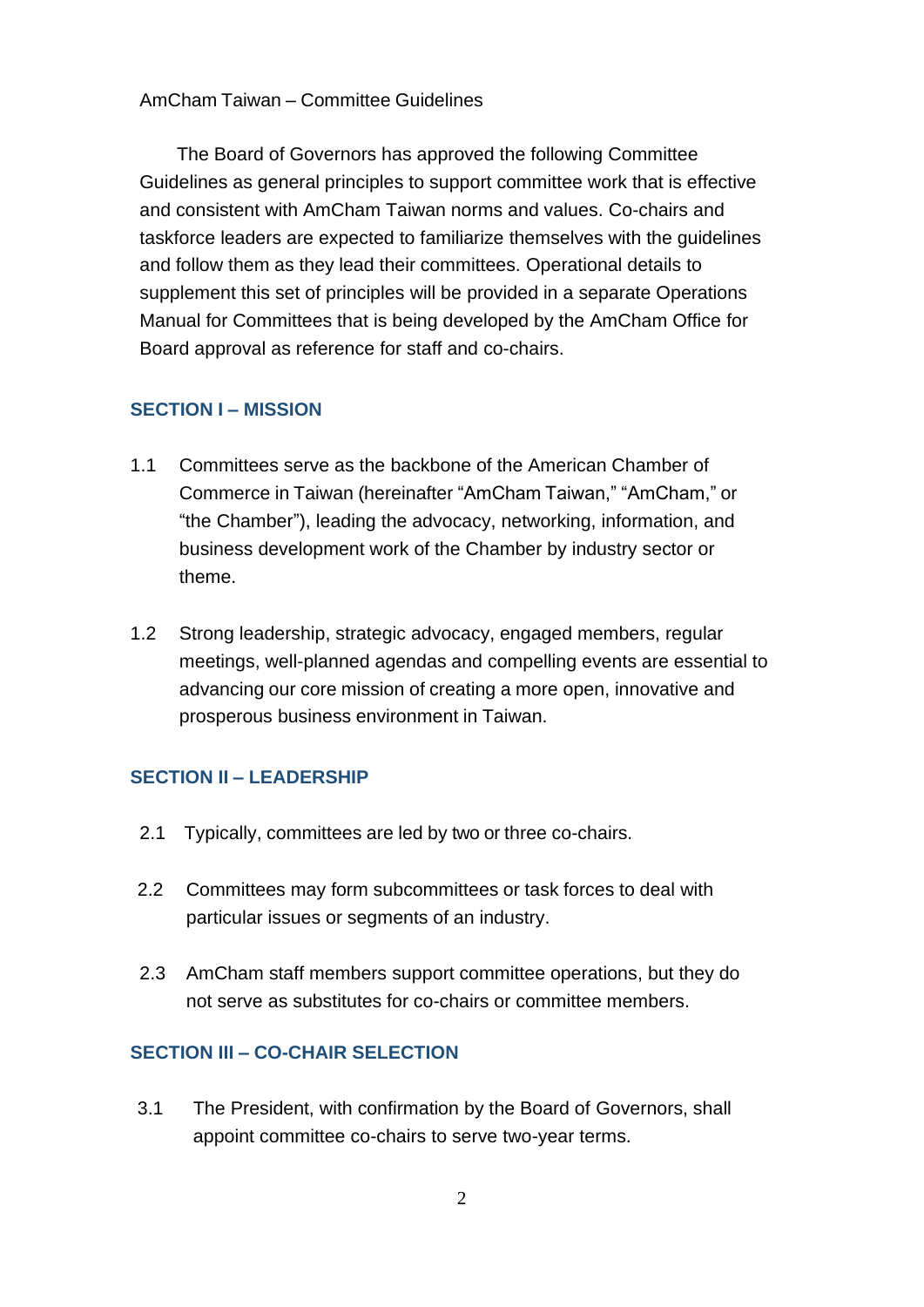- 3.2 The co-chair selection process shall be driven by consensus, based on the principle that committee members are generally best positioned to choose their own leadership. Leadership that is broadly representative of the full committee and industry sector is desirable.
- 3.3 Sixty (60) days before the end of the term of a current co-chair or whenever a co-chair vacancy occurs – Chamber staff shall initiate the co-chair selection process. If a co-chair needs to step down from her or his role prior to the end of the term, she or he should advise both remaining co-chairs and the AmCham President as soon as possible.
- 3.4 Co-chairs may be reappointed by the normal selection process to serve additional terms. However, co-chairs are encouraged to serve no more than two consecutive terms if there are qualified committee members interested in taking on the co-chair role.
- 3.5 If a co-chair changes company affiliation before her or his term ends, it will be considered that a vacancy has occurred, and the normal selection process will apply.
- 3.6 In most cases, a co-chair should be affiliated with a prominent international company or organization with presence in Taiwan. A co-chair should demonstrate both personal and professional strengths, including:
	- History of engagement with the Chamber, the specific committee, and industry, as well as government officials
	- Solid grasp of the industry and its current issues
	- Strong leadership-and consensus-building skills
	- Availability to regularly attend committee meetings and activities
	- Ability to develop topics and invite speakers for events
	- Proficiency in Mandarin Chinese (at least one co-chair per committee)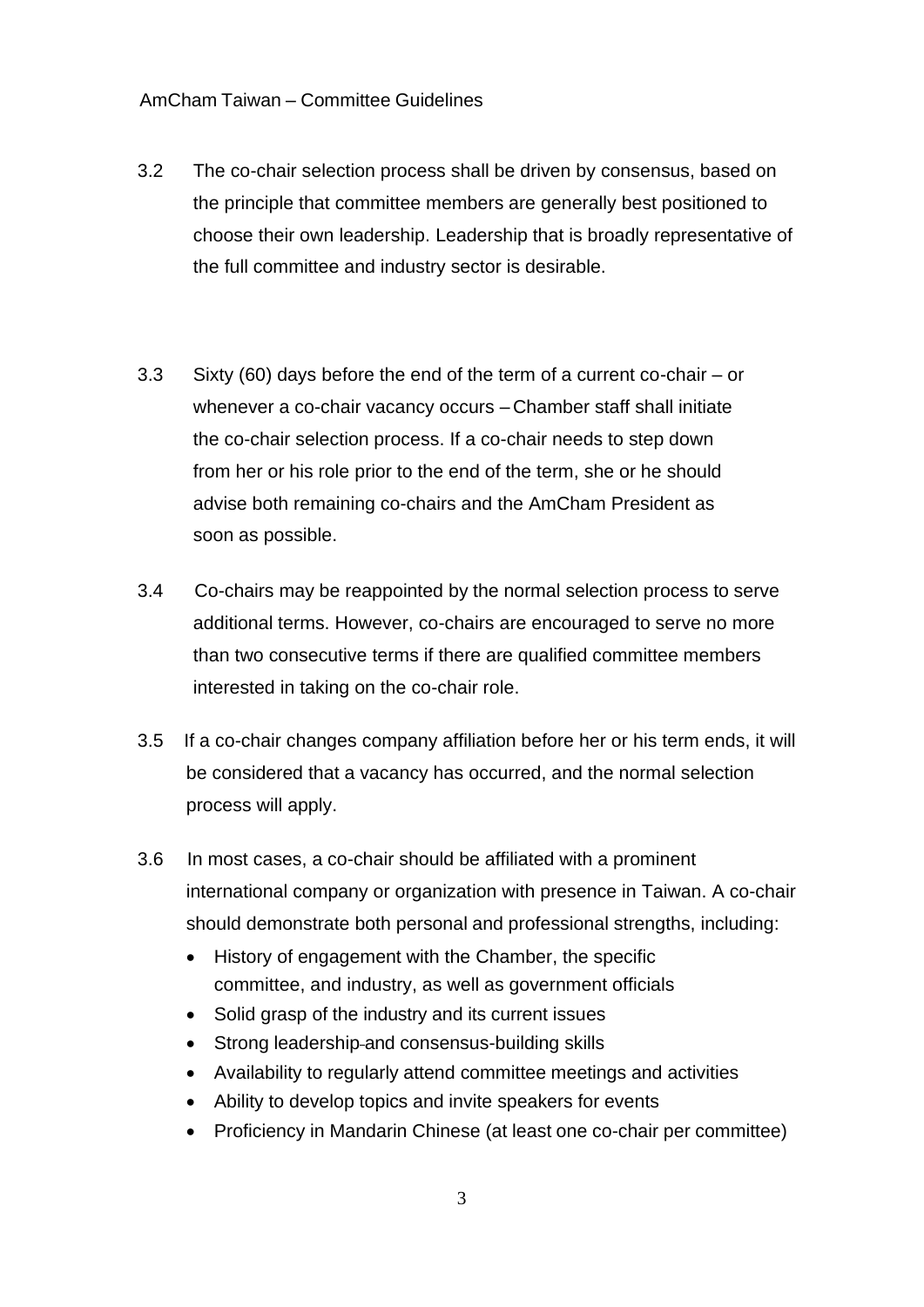3.7 The Board of Governors may remove any co-chair whenever the Board determines it to be in the best interest of the Chamber's reputation and operations.

### **SECTION IV – MEMBERSHIP**

- 4.1 Only bona fide AmCham members may be considered to be committee members.
- 4.2 All AmCham members are free to join committees that interest them, unless the committee has determined – and notified current and prospective members through the office and on-line resources – that it will restrict membership to categories deemed operationally important to achieving the aims of the committee. See the Operations Manual for a current list of restricted membership committees.

# **SECTION V – BOARD AND COMMITTEE CO-CHAIR MEETINGS**

5.1 All Co-chairs are urged to join an annual meeting with the Board of Governors in order to share best practices and coordinate activities relevant to the entire Chamber.

# **SECTION VI – AIT LIAISON**

- 6.1 AmCham and AIT interact regularly, exchanging mutually valuable information and collaborating on issues.
- 6.2 Certain officers of the American Institute in Taiwan have honorary AmCham memberships, allowing them to participate in some Chamber activities. Committees may invite AIT officers or local staff to sit in on meetings, either on an ongoing or meeting-by-meeting basis.

# **SECTION VII – WHITE PAPER & AD HOC ADVOCACY**

7.1 Each spring, committees and taskforces help produce the *Taiwan White Paper*, the core document for AmCham advocacy that compiles key issues for AmCham and suggestions for government policy.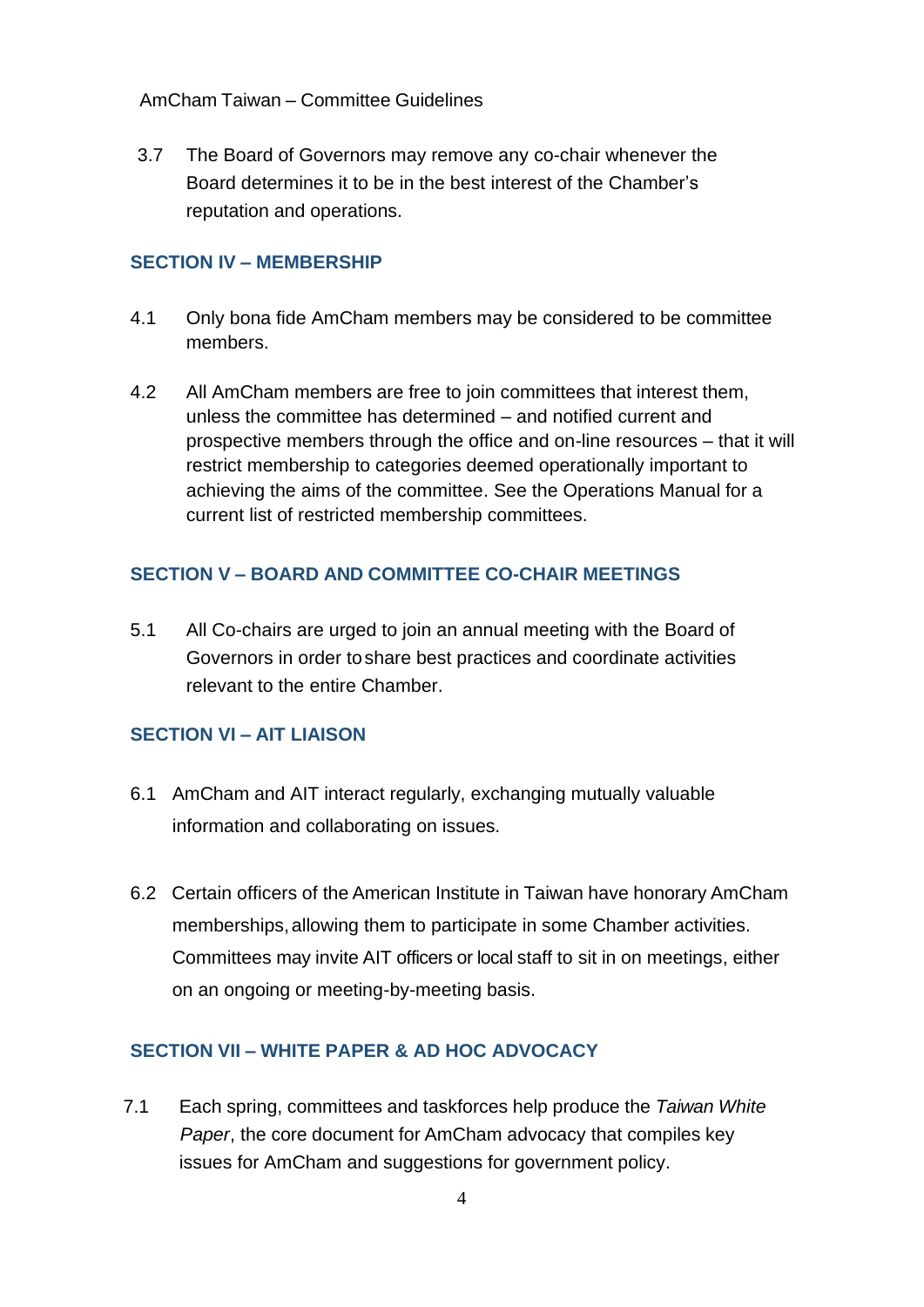- 7.2 The target audience includes Taiwan's executive branch ministries and legislature; U.S. officials and lawmakers; industry groups; think tanks. and media.
- 7.3 Whether within or outside of the White Paper process, advocacy or policy determinations require documentation of consensus support from committee members prior to being advanced as Committee or Chamber positions. A reasonable amount of consultation time must be accorded for consensus support or non-objection to be obtained.

## **SECTION VIII – EVENTS**

- 8.1 Each year committees should organize at least two events, such as luncheons, breakfasts, facility visits, or after-hours gettogethers, to carry out AmCham's mission to provide networking and information-sharing opportunities for the membership.
- 8.2 Events also raise the profile and awareness of the committee's industry and issues, such as fora with Taiwan government and AIT involvement.

#### **SECTION IX – CONDUCTING COMMITTEE MEETINGS**

- 9.1 Committees are encouraged to meet at least six times a year, in person or virtually.
- 9.2 During committee meetings, co-chairs should encourage broad participation. With the help of the office, after such meetings they should record the activity and report to the committee membership about any important decisions reached or matters discussed.

# **SECTION X – MEDIA RELATIONS**

10.1 The Chairman and President are the official spokespersons for AmCham, and all requests for interviews or press comments/statements must be cleared by them.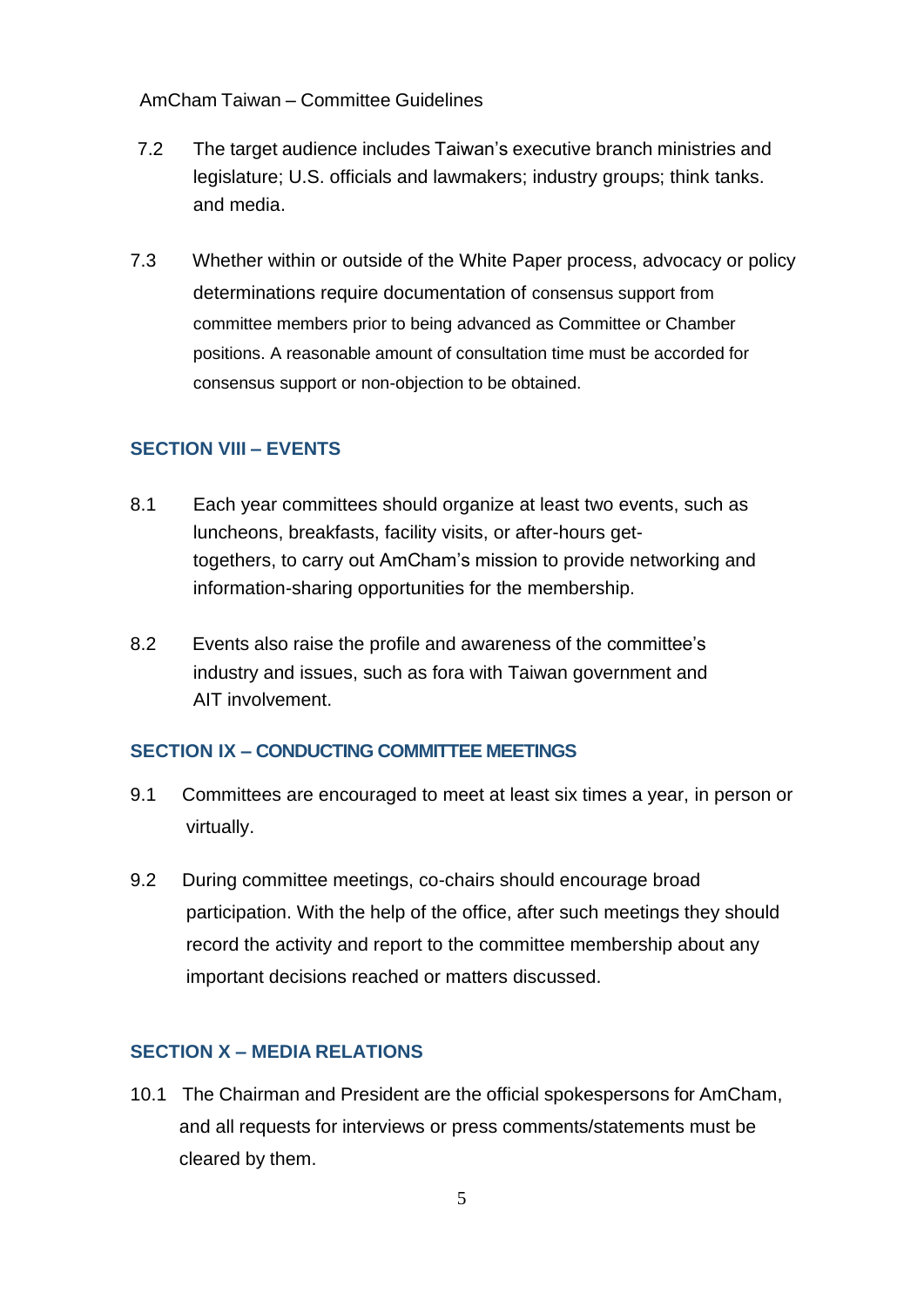10.2 AmCham's events usually are open to media only upon a special request from the co-chairs and if the guest speaker agrees. Ground rules (e.g., Chatham House) should be specified to preclude misunderstandings.

## **SECTION XI – LEGISLATIVE YUAN ADVOCACY**

- 11.1 As a general rule, contact with the LY is channeled through that body's leadership, including the Speaker, party caucuses, and committee convenors, and is conducted at the Chamber level rather than by AmCham committees.
- 11.2 Committees wishing to communicate with LY members on advocacy issues must, with ample lead time, present the President with an explanation of the need for the contact and the proposed means of engagement.

#### **SECTION XII – WASHINGTON DOORKNOCK MISSION**

- 12.1 AmCham typically organizes an in-person Doorknock visit to Washington every summer to present its priority issues to top U.S. officials, Congress, industry groups, think tanks, and other key influencers.
- 12.2 Committees are invited to raise pertinent issues for the Doorknock agenda and to encourage participation in the delegation, especially in the case of virtual Doorknocks, which allow for greater inclusion.

#### **SECTION XIII – BRANDING**

13.1 Committees may not alter or modify the AmCham logo or utilize it in events that are not expressly endorsed/sanctioned by the office.

#### **SECTION XIV – NEW MEMBER RECRUITMENT AND DEVELOPMENT**